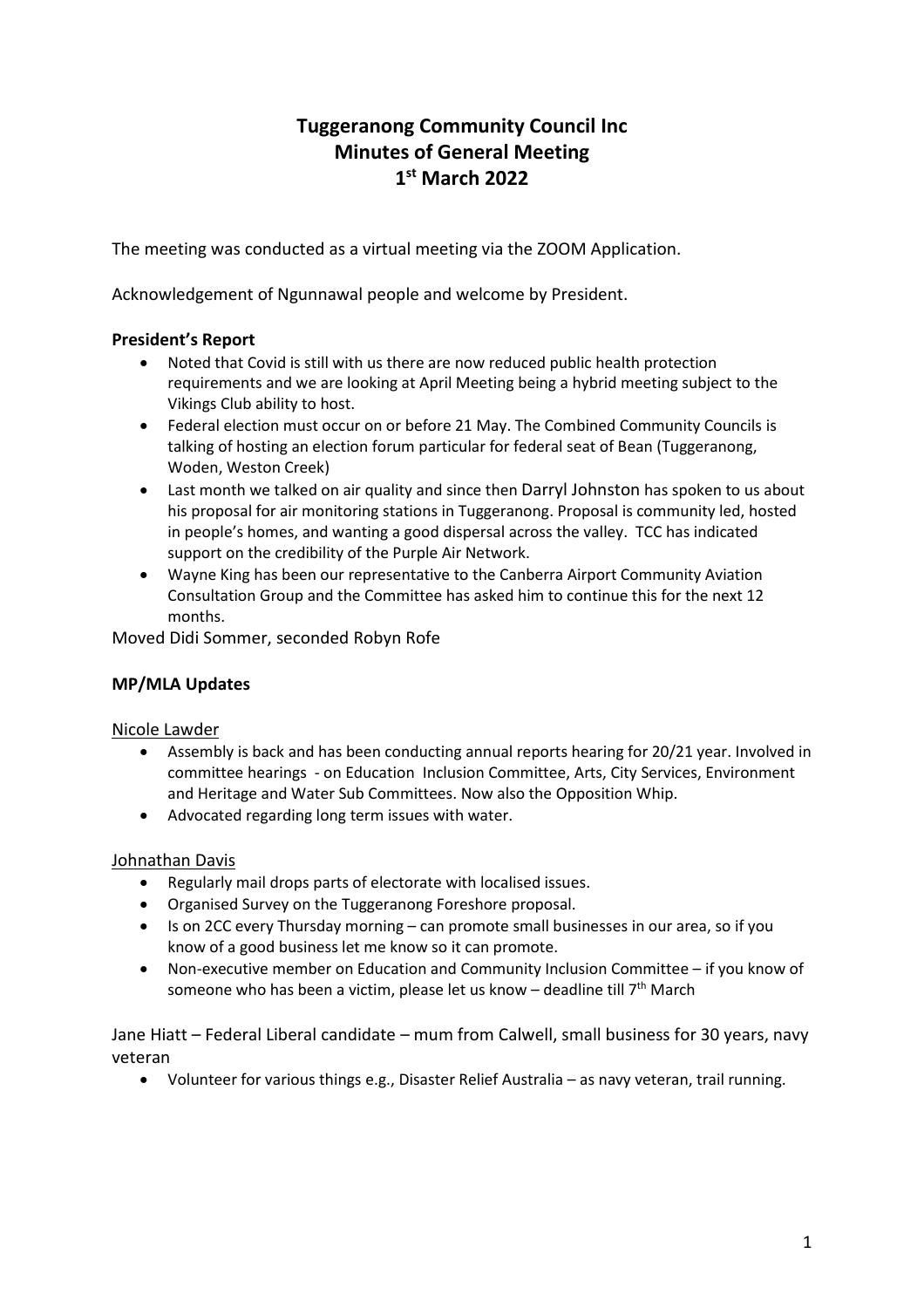### **We want our lake back!**

The President introduced the night's topic by stating that Lake Tuggeranong should be the recreational gem of the Tuggeranong Valley however residents are being denied access to the water of the lake due to blue-green algae contamination and poor access to the shores, limits use by walkers, runners, cyclists and picknickers.

Lake Tuggeranong Water Quality - Dr Ralph Ogden, Program Manager, ACT Healthy Waterways - 7 assets in Tuggeranong

- Raingardens in Wanniassa, Isabella Plains, Gowrie, Fadden; channel restoration in Monash, pond in Kambah and wetland complex either side of Isabella Pond in Monash. These have been reducing 20% of nutrients going into lake Tuggeranong.
- New monitoring will happen to see if assets are performing as proposed.
- Lake itself has poor water quality. It received 5 times the nutrient needs for blue green algal blooms from its catchment – therefore we must reduce catchment nutrient flows down to a manageable level. This nutrient pollution seems to be coming from everyone – only detectable points are sports fields. We need to know the actual sources.
- Focus is to prevent storm water from getting polluted in the first place need to promote infiltration runoff - must look at government green space, infill, develop of new suburbs verges run off from house blocks.
- We want:
	- $\circ$  a lot of community engagement help from householders and managers of verges Leaf Collective,
	- $\circ$  to come up with catchment plans lake is shut on an average of 3 months of the year,
	- o to reengage with some new ideas, and
	- o to look at possible Ngunnawal cultural enhancements.
- Looking at:
	- $\circ$  Putting in floating wetlands in lake and three bio swales at Kambah playing fields.
	- $\circ$  Try to approach each lake on its own merits. Will have a more solid plan after the current research and thinking.
	- $\circ$  Action plan is to trial the innovations toolkit is limited at the moment ponds, wetlands, floating wetlands - need to have a broader toolkit – especially those that focus on inflow of water. We need to expand our revegetation, are we going to replant - aquatic plants are good competitor to algae – but with level of nutrient the aquatic plants will be overwhelmed.

Foreshore Redevelopment - Harvey Bell, Chair of Planning, Transport and Communications Sub-Committee.

- Revitalising Tuggeranong Town Centre
- Based on Tuggeranong Town Centre Master Plan, going from Reed Street to Athllon Drive
- Design for the project has been awarded to Pace Laboratories.
- Propose to improve access to public recreation activities, improve active travel and improve public safety and security.
- More recreational activities commensurate to importance of Town Park and Foreshore
- Problems with pathways through the area.
- Have come back with concept plan.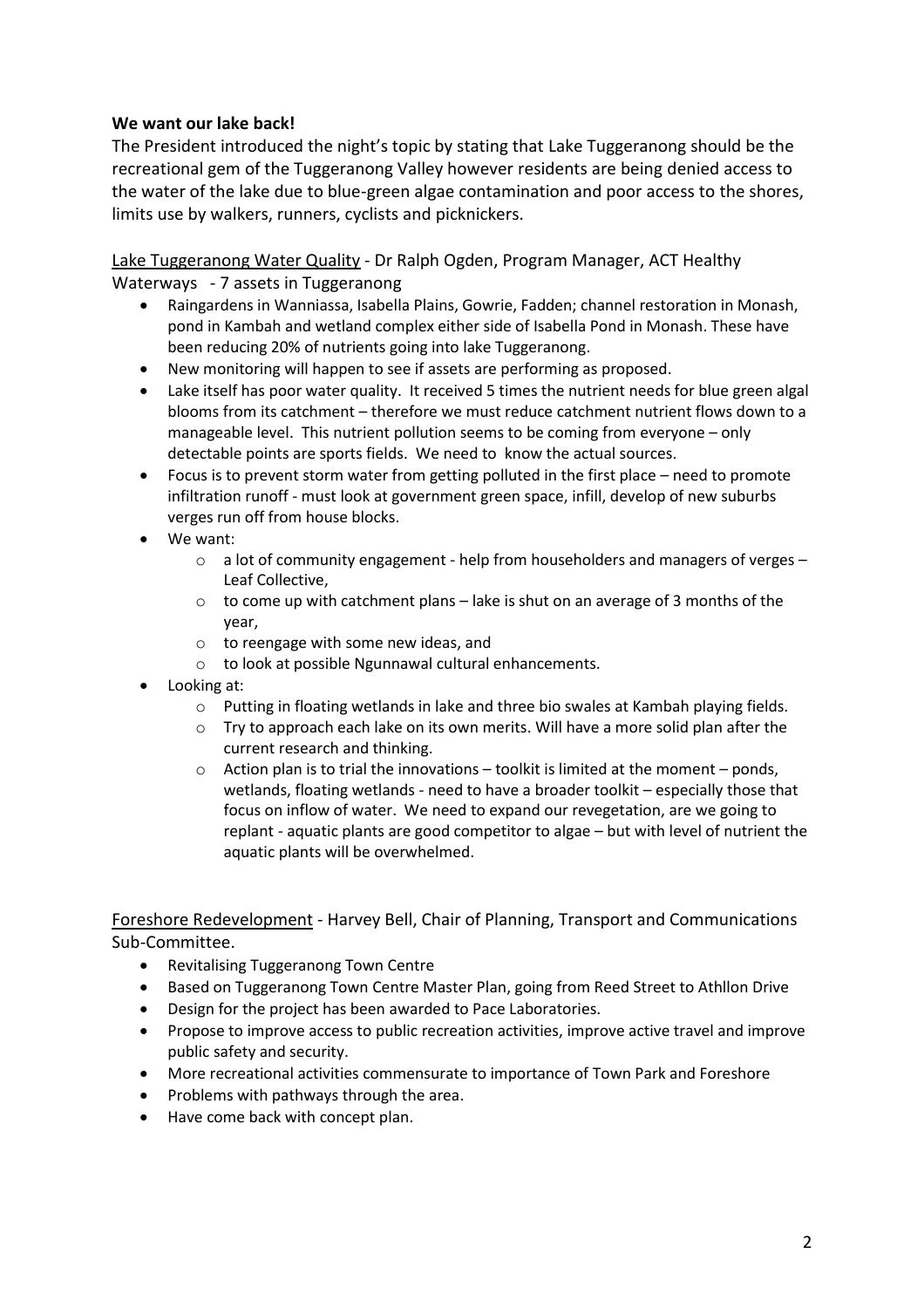The Leaf Collective Sharyn Rundle-Thiele Griffith University and representative of The Leaf Collective.

- Social marketing to deliver a change that benefits people and the planet.
- Engage, co-create, engage Solutions built with (and not for) people.
- Leaf collective make autumn leaves a valuable source.
- Currently leaves add to the algal blooms.
- Evidence reviews talk about leaf towers or adopt a tree or a drain
- What can we do with leaves?
- Look up Leaf Collective adopt a tree or a drain
- Weight of leaves collected is being recorded.
- Talk about secret swales that can be built into a garden.
- Last year 740 sessions, this year 1440 so far.
- 78,000 people reached.
- 5 target suburbs Wanniassa, Monash, Oxley, Kambah, Bonython.

Nicole Lawder water comments:

- Interested in water quality, she has engaged consultants to do work and done research on pollutant sources.
- Monetary input so far has been significant Healthy Waterways Phase One and ACT Government phase. Healthy Waterways started in 2014 – a lot of money spent in Tuggeranong, but are we getting real improvement? Still have blue green algae – some years worse than others.
- Key issues majority of pollutants come from storm flows have we done enough on gross pollution traps, ponded stream maintenance, how can we improve maintenance data, what is being taken out of each gross pollution trap?
	- o Do we have clear target of KPIs for our waterways?
	- o Solutions public education campaign about storm runoff, leaf litter, fertilisers.
	- o Test and treat polluted ponds before discharged downstream e.g., Fadden Ponds.
	- o Need an action plan with clear targets with costs, so we can eventually swim in Lake Tuggeranong
	- o Need improved management of green spaces e.g., ovals and community spaces.
	- $\circ$  Many think Lake Tuggeranong should be the jewel in the crown but it is stinky and smelly.
	- o Foreshore while we have Mindy's pit stop set up, we need more toilets, shade sails, seating, and better paths around the lakes.
	- o Need more street sweepers.

Lake Tuggeranong Clean-Up - Glenys Patulny

- Public Forums to raise public awareness July and August 2012
- Tuggeranong Lake Carers formed 2012 began Lake Clean-ups.
- What Happened/is happening
	- o Lake Clean-up 6<sup>th</sup> March 2022

### **GENERAL BUSINESS**

Apologies: Beverley Flint,